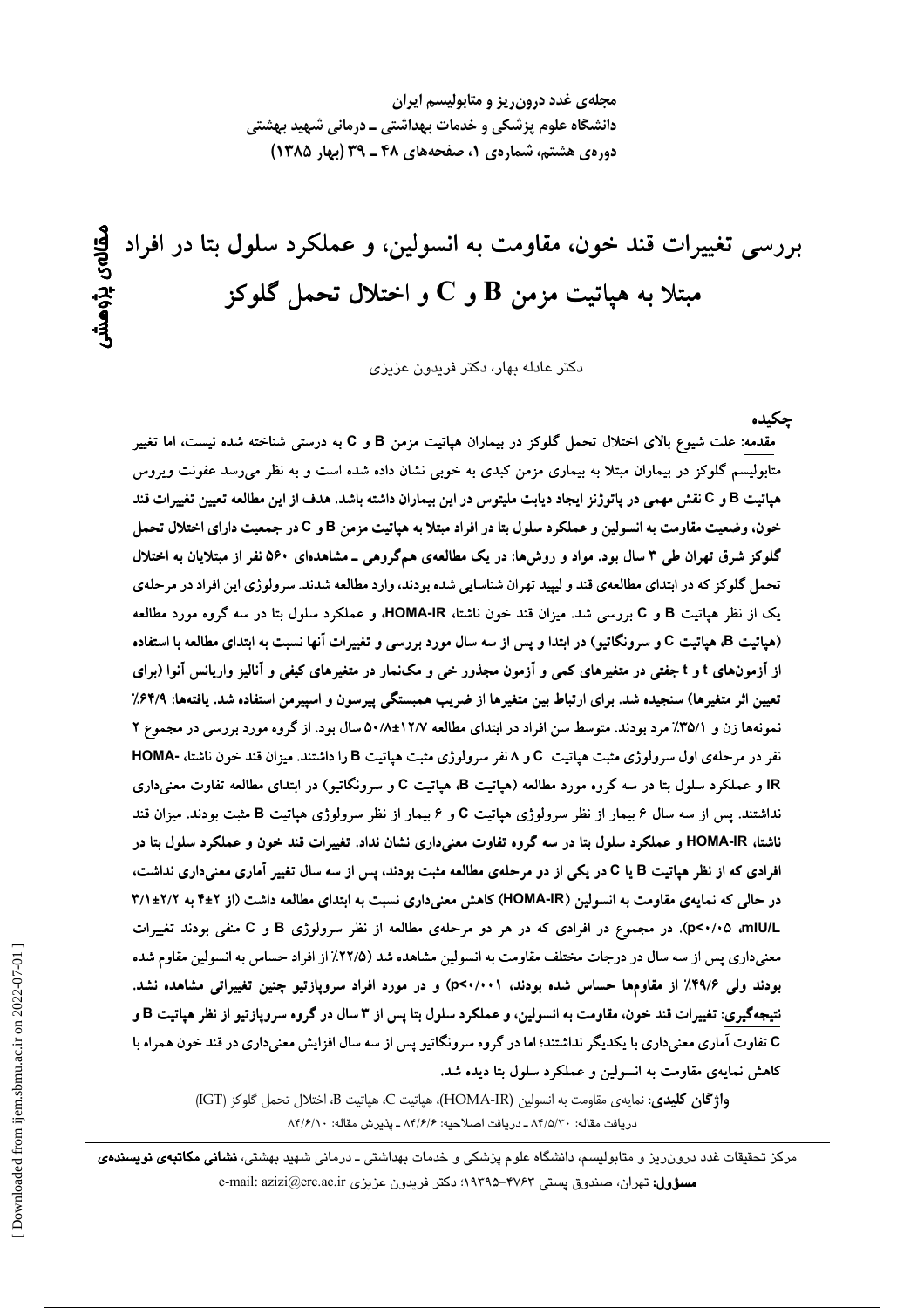ملیتوس همراه آن نسبت به هپاتیت C پایینتر است، و از طرف دیگر بعضی مطالعهها شیوع اختلال تحمل گلوکز را در آن، معادل جمعیت عمومی گزارش نمودند.<sup>۵.۷</sup> در ایران، در زمینهی افزایش شیوع اختلال تحمل گلوکز در عفونت هپاتیت ویروسی C تنها یک مطالعه انجام شده که بر خلاف نتیجهی اکثر مطالعههای انجام شده در سایر کشورها، ارتباطی مشاهده نشده است،<sup>۸</sup> لذا در مطالعهی حاضر، هدف ارزیابی  $\mathcal C$  وضعت سرولوژی هیاتت  $\mathcal B$  و هیاتت  $\mathcal C$  مقاومت به انسولین و عملکرد سلول بتا در افراد بالاتر از ٢٠ سال مبتلا به IGT در مرحلهی اول مطالعهی قند و لیپید تهران بود. سپس همین جمعیت پس از ۳ سال از نظر تغییر وضعیت عدم تحمل گلوکز، مقاومت به انسولین و عملکرد سلول بتا در افراد سرونگاتیو و سروپازتیو هپاتیت  $\rm C$  و  $\rm B$  بررسی شدند و در نهایت مقای*سهی* تغییر متغیرهای فوق در دو گروه نسبت به یکدیگر و مقایسه تغییرات فوق از مرحلهی اول به مرحلهی دوم مطالعه صورت گرفت. هدف از این مطالعه بررسی تغییرات قند خون، مقاومت به انسولین و عملکرد سلول بتا در مبتلایان به اختلال تحمل گلوکز و تغییرات آن پس از سه سال بود.

## مواد و روشها

در یک مطالعهی مشاهدهای ــ همگروهی'''، جامعهی مورد بررسی، همهی افراد شرکت کننده در مطالعهی قند و لیپید تهران بودند. مطالعهی قند و لیپید تهران پژوهشی، به منظور تعیین عوامل خطرساز آترواسکلروزی در جمعیت شهری تهران، با هدف ایجاد تغییر در شیوهی زندگی مردم، و پیشگیری روند رو به رشد دیابت شیرین و دیس لیپیدمی میباشد. طراحی این پژوهش شامل دو قسمت اصلی است. مرحلهی اول، یک مطالعه مقطعی تعیین شیوع عوامل خطرساز CVD است، و مرحلهی دوم، مطالعهای همگروهی و مداخلهگر و آیندهنگر است که برای ۲۰ سال آینده طراحی شده است. از ۱۵۰۰۵ نفر در سال ۱۳۷۷ (مرحلهی اول مطالعه)، ۹۴۷۲ نفر، سن ۲۰ سال به بالا داشتند که آزمون تحمل گلوکز" برای آنها انجام شد و از این دسته ۶۰۷ نفر دچار اختلال تحمل گلوکز بودند. سه سال بعد از اجرای مرحلهی اول (سال ۱۳۸۰: مرحلهی دوم) افراد مجدداً بررسی

### مقدمه

دیابت، شایعترین بیماری ناشی از اختلالهای متابولیسم است که در حال حاضر حدود ١۵٠ میلیون نفر در جهان و حدود ۳ میلیون نفر در ایران مبتلا به آن هستند و موارد قابل توجهی نیز ناشناخته باقی مانده است.<sup>\</sup> مطالعههایی که در ایران دربارهی شیوع دیابت انجام شده، شیوع آن را در شهرها ۰۱۴/۷–۱/۴٪ و در روستاها ۷/۳– ۴/۳٪ نشان داده است. به علاوه شیوع اختلال تحمل گلوکز<sup>:</sup> در شهرها ۲۲–۸/۲٪ و در روستاها ۷/۲-۲/۳٪ است.<sup>۲</sup> با توجه به اینکه در ایجاد بیماری هر دو عامل ژنتیک و محیط نقش دارند، شاید بتوان با توجه دقیقتر، به ویژه عوامل محیطی مؤثر در ایجاد بیماری از درصد بروز آن کاست. از آنجا که درمان قطعی دیابت هنوز در بسیاری از موارد غیرممکن است، تنها با شناخت به موقع و مراقبتهای مناسب میتوان شیوع عوارض و پیامدهای ناشمی از آن را به میزان چشمگیری کاهش داد.<sup>۲</sup> هپاتیت B و هپاتیت C از عفونتهای ویروسی شایع هستند. در یک مطالعه از سرم ۳۹۸۴۱ نفر در ایران، میزان متوسط ناقلان هپاتیت V/V B/ و شیوع هپاتیت C در مطالعهی ۷۸۷۹ اهدا كنندهي خون، ١٥٩٪ بود. رابطهي مثبت بين هياتيت مزمن B و C و دیابت ملیتوس" به اثبات رسیده که در اکثر جمعیتها اعم از افراد جوان و مسن، زنان و مردان و نژادهای مختلف نشان داده شده است.<sup>۵۰۴</sup> علت شیوع بالای عدم تحمل گلوکز در بیماران هپاتیت مزمن  $B$  و  $C$  به درستی شناخته شده نیست. تغییر متابولیسم گلوکز در بیماران با بیماری مزمن کبدی به خوبی نشانداده شده است و عفونت ویروسی  $C_0$  هپاتیت  $B_1$  و  $C_2$  نقش مهمی در پاتوژنز ایجاد دیابت ملیتوس در این بیماران دارد. ٔ با توجه به نقش عوامل محیطی در ابجاد دیایت (میتوان در این زمینه از عفونتهای مزمن هپاتیت  $\, {\bf B} \,$  و هپاتیت  $\, {\bf C} \,$  و نام برد که در ایجاد مقاومت به انسولین و بروز دیابت ملیتوس مؤثر هستند)، به نظر میرسد کنترل عوامل فوق میتواند تا حدودی در کاهش بروز دیابت ملیتوس و عوارض ناشی از آن مؤثر باشد.<sup>۱</sup> در اکثر مطالعههای انجام شده در دنیا افزایش شیوع IGT در موارد ابتلا به هپاتیت C به اثبات رسیده است ولی در مورد هپاتیت B از یک طرف شیوع اختلال تحمل گلوکز و دیابت

iii- Observational Cohort Study

iv-Gloucose tolerance test

i- Impaired gloucose tolerance

ii- Diabetes mellitus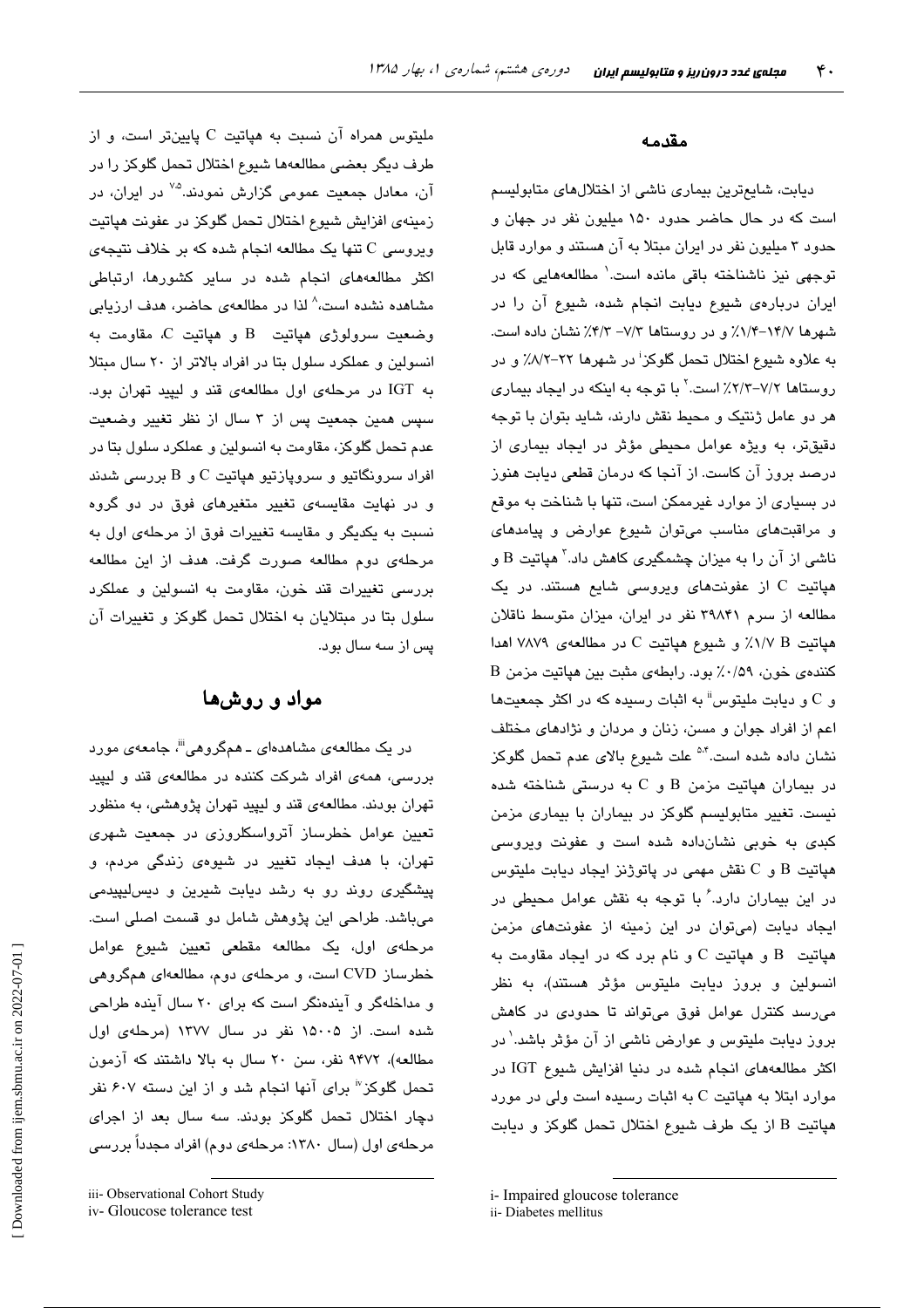RIBA تكرار بالا براى محاسبهى ضريب تغييرات انجام نشده است. میزان مقاومت به انسولین پس از اندازهگیری سطح قند خون ناشتا"" و انسولین سرمی ناشتا با کیت (Insulin Test،

تند ناشتا×(mIU/L)انسولىن ناشتا(mIU/L) = مقاومت به انسولين  $\frac{8}{10}$ 

آمريكا)" (به روش IRMA) طبق فرمول زير محاسبه شد."

از جمعیت مورد بررسی در مطالعهی قند و لیپید تهران، یس از سه سال متغیرهای مورد بحث بررسی شدند و تغییرات نسبت به اطلاعات پایه در مرحلهی اول مطالعه مورد مقایسه قرار گرفت. در این مطالعه، اطلاعات با مصاحبه، مشاهده و تکمیل پرسشنامه گرداوری شده است. اطلاعات به دست آمده با استفاده از نرمافزار SPSS بررسی شدند. از میانگین، انحراف معیار، نما و صدکها برای توصیف وضعیت متغیرها استفاده شد. در تحلیل دادهها از آزمونهای t و t جفتی برای متغیرهای کمی، از آزمون مجذور خی و مک نمار برای متغیرهای کیفی و آنالیز واریانس ANOVA برای تعیین اثر متغیرها استفاده شد. برای نشان دادن ارتباط بین متغیرها از ضریب همبستگی پیرسون و اسپیرمن استفاده شد.

## يافتهها

افراد مورد مطالعه ۶۴/۹٪ زن و ۳۵/۱٪ مرد بودند. متوسط سن افراد در ابتدای مطالعه ۵۰/۸±۸۰/۸ سال بود. جوانترین بیمار ۱۸ سال و مسنترین آنها ۸۲ سال سن داشت. از این تعداد، ۲۵۷ نفر پس از ۳ سال قند خون طبیعی داشتند، ۲۱۲ نفر در اختلال تحمل گلوکز باقی ماندند و ۹۱ نفر دیابتی شدند. سرولوژی این افراد در مرحلهی اول از نظر هپاتیت B و C مورد بررسی قرار گرفت که در مجموع ۲ نفر در مرحلهی اول هپاتیت  $\rm C$  مثبت و ۸ نفر هپاتیت  $\rm B$  مثبت بودند و در مرحلهی دوم شش نفر هیاتیت C مثبت و ۶ نفر هپاتیت B مثبت بودند. خصوصیات افراد مورد بررسی در مرحلهی اول بین گروه سرویازتیو و سرونگاتیو نشان داد شدند. ۶۰۷ نفر از افراد مبتلا به اختلال تحمل گلوکز در مرحلهی اول تا کنون بررسی شدهاند. نحوهی بررسی هر فرد به این ترتیب بود که در هر یک از دو مرحله پرسشنامهای تکمیل و بررسی آنتروپومتریک انجام شد. سپس نمونهی خون اخذ و آزمون تحمل گلوکز انجام شد. قند خون ناشتا و قند خون ۲ ساعت پس از خوردن ۷۵ گرم گلوکز سنجیده شد. وزن افراد توسط ترازوی دیجیتالی (SEGA، آلمان) بدون كفش و لباس اضافى با دقت t١٠٠ اندازهگیری شد. ترازو به وسیلهی وزنهی استاندارد، پس از هر ده بار اندازهگیری، استاندارد میشد. قد بدون کفش و در حالت ایستاده و مستقیم به وسیلهی خطکشی که مستقیم روی سر فرد قرار میگرفت با دقت یک میلی متر اندازهگیری شد. نمایهی تودهی بدنی از تقسیم وزن (کیلوگرم) بر مجذور قد (متر) محاسبه شد. با استفاده از کیتهای گلوکز (شرکت پارس آزمون، ایران) گلوکز با روش کالریمتری آنزیمی با فنآوری گلوکز اکسیداز سنجیده شد. نمونهی خون به مدت ١٠ دقيقه با سرعت ٣٠٠٠ دور در دقيقه سانتريفوژ و با دستگاه سلکترا ۱-۲ اتوآنالیز ( Vital Scientific Spankeren. هلند) انجام شد. قند خون با كيت (شركت پارس آزمون، ایران) با حدود طبیعی ١١٠- ٧۵ و با ضریب تغییرات ٣٪> انجام شد. بررسی وجود HBsAg با روش البزا غربالگری<sup>ن</sup> با كيت HBsAg Confirmatory Test"، ايتاليا انجام شد و نتايج مثبت به دست آمده با الیزای تأییدی با کیت ( HbsAg Screening Test چین)" به روش خنثی سازی″ تأیید شد. حضور آنتی بادی ضد هیاتیت C به روش الیزای غربالگری با كيت ( HCV Ab Confirmatory Test، بلژيک)" انجام شد و نتايج مثبت حاصل يا روش البزاي تأسوي يا كبت ( HCV Ab Test، چین)" به روش وسترن بلات"" تأیید شد. از آنجایی که همهی آزمونهای فوق کیفی هستند، آزمون نتایج مثبت و مرزی، به صورت دوبل تکرار شدهاند و آزمونهای تأییدی نیز دوبل بودهاند، و در خصوص آزمونهای کیفی مانند

viii- Enzymatic colorimetry

ix- ELISA Insulin Accubind, Monobind inc, Costa Mesa, Co., USA

*i*- Screening ELISA test

ii- ELISA Neutralization kit, Dia. Pro Diagnostic Bioprobes S.r. 1. Milano-Italy

iii- ELISA, SRB ELISA kit, Shanghai Rongsheng Biotech Co., Lted Shanghai

iv-Neutralization

v- Inno LIA HCV III, Innogenetoics Biotechnology, Gent, Belgium

vi- ELISA, SRB ELISA kit, Shanghai Rongsheng Biotech Co., Ltd. Shanghai, China

vii- Western blot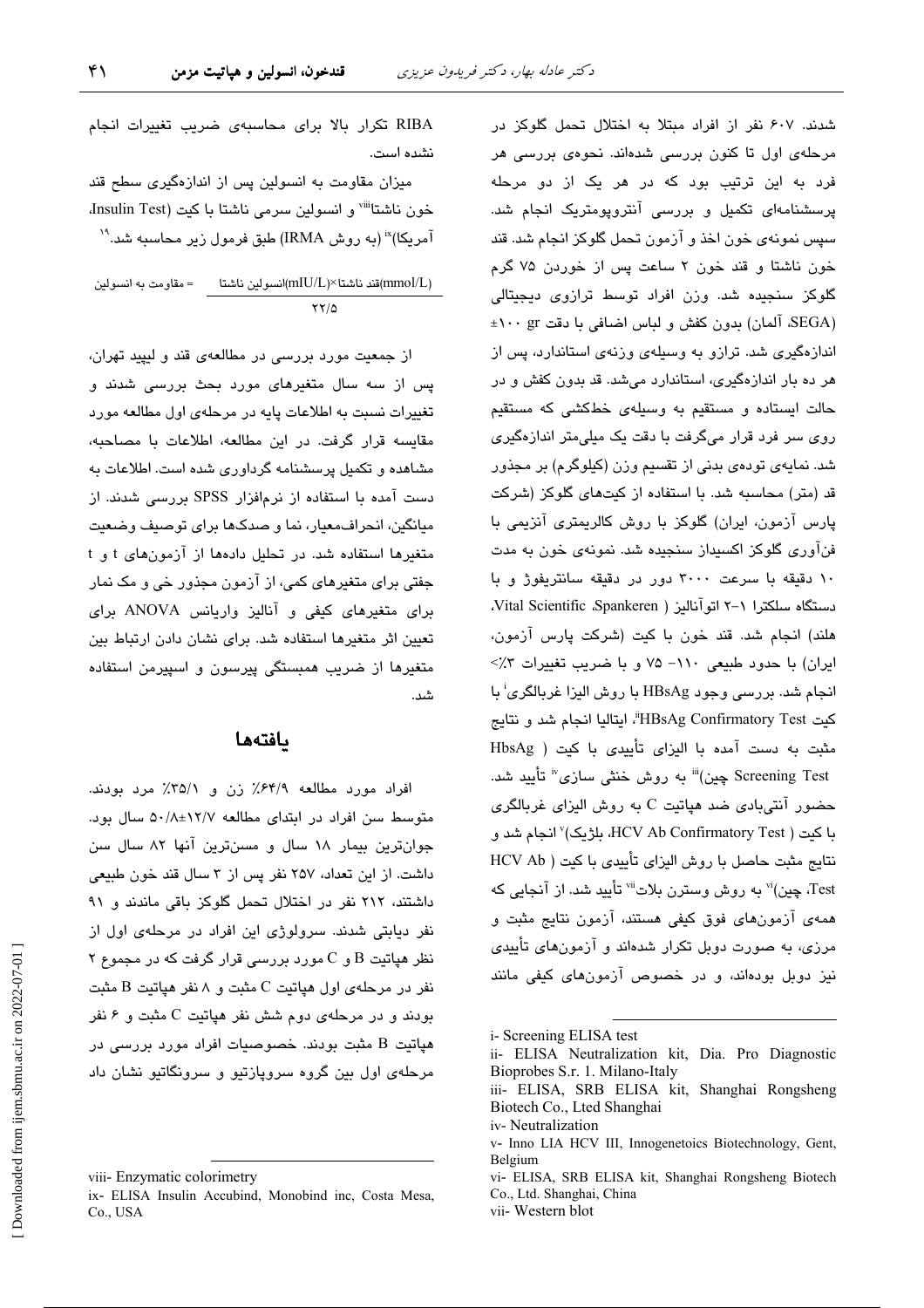|                                   | سروپازتیو                                                 |               | سرونگاتس       |                                   |                                                 |                                 |
|-----------------------------------|-----------------------------------------------------------|---------------|----------------|-----------------------------------|-------------------------------------------------|---------------------------------|
| متغير                             | امتدا                                                     | سه سال بعد    | P value        | امتدا                             | سه سال بعد                                      | P value                         |
| نمايەيتودەيىدنى(كىلوگرمېرمترمرېم) | $Y$ $E$ $+$ $Y$                                           | ۲۶±۴          | $\cdot$ /V     | $Y9/\lambda_{\pm}Y/9$             | $Y/\lambda \pm Y/Y$                             | $\cdot/\cdot\cdot$ $\mathsf{Y}$ |
| کلسترول (میلیگرم در دسیلیتر)      | $\mathsf{Y}\mathsf{Y}\mathsf{f} \pm \mathsf{V}\mathsf{Y}$ | <b>IVA±TQ</b> | $\cdot/\wedge$ | $Y \xi \cdot \pm Y V$             | $Y \cdot V_{\pm} Y \cdot$                       | $\cdot/\cdot\cdot$              |
| تریگلیسرید (میلیگرم در دسیلیتر)   | <b>ITT+11</b>                                             | $\gamma$      | $\cdot/9$      | 174±۱۵۸                           | <b>۱۹۷±۱۱۸</b>                                  | $\cdot/\cdot\cdot$              |
| HDL-C (میلیگرم در دسیلیتر)        | $44 \pm 10$                                               | $YY^{\pm}$    | $\cdot/\gamma$ | $YY_{\pm}$                        | $Y \wedge \pm Y$                                | $\cdot/\cdot\cdot$              |
| LDL-C (میلیگرم در دسیلیتر)        | 131±64                                                    | $117 + 7$     | $\cdot/\tau$   | 148±39                            | $\mathbf{X} \mathbf{Y} + \mathbf{Y} \mathbf{Y}$ | $\cdot/\cdot\cdot$              |
| قندخون ناشتا (میلیگرم در دسیلیتر) | $\lambda \cdot \mathfrak{k}_\pm \mathfrak{r}$             | ۱۱۱±۴۶        | $\cdot/\tau$   | $99 \pm 17$                       | $\lambda \cdot \lambda \pm 1$                   | $\cdot/\cdot\cdot$ 9            |
| فشارخون سیستولی (میلی متر جیوه)   | 138±37                                                    | $\lambda$     | $\cdot/\tau$   | $159 + 7.$                        | $112 + 19$                                      | $\cdot/\cdot\cdot$              |
| فشارخون دياستولى (ميليءتر جيوه)   | $\lambda\lambda \pm \lambda \epsilon$                     | $V F \pm 9$   | $\cdot/\gamma$ | $\lambda$ $\lambda$ + $\lambda$ + | $V \Lambda \pm V$                               | $\cdot/\cdot\cdot$              |

جدول ۱– مشخصات بالینی و اپیدمیولوژیک افراد سرونگاتیو و سروپازتیو در هر دو مرحلهی مطالعه

\*مبانگين± انحر اف معبار

که تنها تفاوت معنیدار بالاتر بودن HDL-c در گروه سروپازتیو است. میزان قند ناشتا، HOMA-IR، و عملکرد سلول بتا در سه گروه مورد مطالعه در مرحلهی ۱ نشان داد که مقادیر یاد شده بین سه گروه در انالیز واریانس با آزمون post-hoc از نوع بن فرونی تفاوت معنیداری ندارند. شایان ذکر است یک نفر مبتلا به هیاتیت C مثبت مرحلهی اول در مرحلهی دوم از نظر سرولوژی منفی بود و ۲ نفر از بيماران هياتيت B مثبت مرحلهى اول در مرحلهى دو، منفى شدند. خصوصیات افراد مورد بررسی در مرحلهی اول بین گروه سروپازتیو و سرونگاتیو مقایسه شد و تنها تفاوت معنی،دار پایینتر بودن کلسترول در گروه سروپازتیو بود. میزان قند خون ناشتا، HOMA-IR و عملکرد سلول بتا در سه گروه مورد مطالعه در مرحلهی ۲ مقایسه شد. مقادیر یاد شده بین سه گروه تفاوت معنیداری در انالیز واریانس با آزمون post-hoc از نوع بن فرونی نشان ندادند. جدول ۱ نشان میدهد که ۷ نفر از افراد مورد مطالعه در هر دو مرحله از نظر هياتيت B يا هياتيت C مثبت بودند و ۵۴۵ نفر  $C$  در هر دو مرحله سرولوژی منفی، برای هیاتیت  $B$  یا داشتند. مشخصات بررسی شده در هر گروه نشان میدهد كه همهى تغييرات نمايهى تودهى بدنى، كلسترول، تریگلیسرید، HDL-c و LDL-c، قند خون ناشتا و فشار خون سیتولیک و دیاستولیک بین دو مرحله در افراد سرونگاتیو از نظر آماری معنیدار است، به این ترتیب که غیر از افزایش نمایهی تودهی بدنی و قند خون، بقیهی

متغیرها با روند نزولی نسبت به مرحلهی اول تفاوت معنیداری با هم داشتند، ولی در گروه سروپازتیو، بررسی متغیرهای فوق هیچ تفاوت اماری معنیداری در تغییرات انها به دست نیامد. از بین افراد مورد مطالعه ۵ نفر در مرحلهی  $\lambda$  دو از نظر سرولوژی هیاتیت  $C$  مثبت بودند که در مرحلهی از این نظر سرونگاتیو شده بودند (ابتلای جدید به هیاتیت C). تغییر عوامل خطرساز قلبی ـ عروقی طی سه سال در این افراد بررسی شد. تغییرات دور کمر، کلسترول و LDL-c در  $\overline{a}$ این افراد طی سه سال با هم اختلاف اماری معنیدار داشت و کلسترول و LDL-c پس از سه سال در مرحلهی دوم کاهش ولی تغییرات دور کمر پس از سه سال افزایش یافته بود. در مورد سایر عوامل خطرساز قلبی ـ عروقی در این گروه تفاوت معنیداری دیده نشد (جدول ۲). در همین افراد (مبتلايان جديد به هپاتيت C) تغييرات قند خون، مقاومت به انسولين، و عملكرد سلول بتا آنها در دو مرحله با هم مقايسه شد که تفاوت امار*ی* معنیداری به فاصلهی سه سال مشاهده نشد. به طور کلی ۶ نفر در مرحلهی یک و مرحلهی  $c$ دوم مطالعه از نظر هیاتیت  $\rm B$  مثبت بودند که در مقایسه انجام شده در مورد متغیرهای قند خون، مقاومت به انسولین و عملکرد سلول بتا بین دو گروه تفاوت آماری معنیداری مشاهده نشد. تنها یک بیمار مبتلا به هیاتیت C در هر دو مرحلهى مثبت باقى ماند. تغييرات قند خون، مقاومت به انسولین، و عملکرد سلول بتا پس از سه سال در این فرد نشان داد که میزان قند خون و هم اندکس HOMA-IR نسبت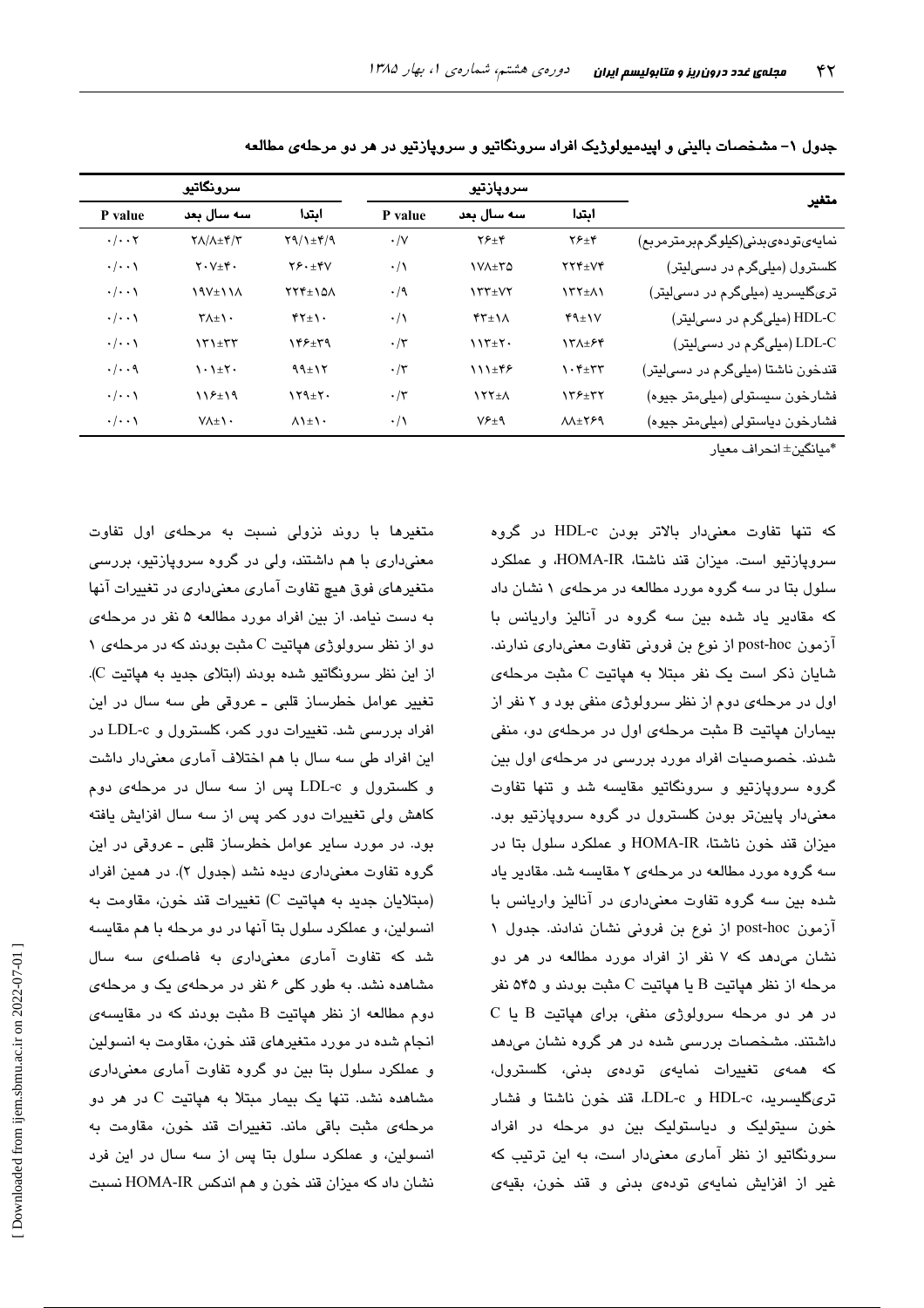| . - .--    | .                                  |                  |                                        | -- -<br>بودند                           |
|------------|------------------------------------|------------------|----------------------------------------|-----------------------------------------|
| value      | تفاوت بین دو یافته                 | سه سال بعد       | اىتدا                                  | متغير                                   |
| $\cdot$ /۳ | $-\cdot$ /۴ $\pm \cdot$ / $\wedge$ | $Y \wedge \pm Y$ | $\mathsf{Y} \mathsf{Y} \pm \mathsf{Y}$ | نمایهی تودهی بدنی (کیلوگرم بر متر مربع) |

| جدول ۲– مقایسهی عوامل خطرساز قلبی ــ عروقی در بیماران سرونگاتیو که سه سال بعد از نظر HBV یا HCV سروپازتیو |  |       |
|-----------------------------------------------------------------------------------------------------------|--|-------|
|                                                                                                           |  | بودند |

دور کمر (سانتیءتر) But a q Bay (سانتیءتر) که (۱۲±۹۲ میسیم تر).۰/۰۲ W @q )qW W%q j 1J

6 V17i> /7 تری گلیسرید (میلیگرم در دسی[یتر) سنسک ۲۱۵±۲۰۷ (۲۴۹–۱۶۶ )۰/۲ $\zeta$ ۲۳۹ )۰/۲ $\zeta$ @ ) q %q % q j 1J

6 V17i'( %q% ))q) )@)qB j 1J

6 V17i((

 A%q) )WWq)B ))% q j80K 17i10/J04: W q @) @q @ q j80K 17i10J
04:

\*مبانگین± انجر اف معبار

جدول ۳– مقایسهی تغییرات قند خون، مقاومت به انسولین، و عملکرد سلول بتا در مبتلایان به اختلال تحمل گلوکز سرونگاتیو در ابتدا نسبت به سه سال بعد

| متغير                          | اىتدا          | اسه سال بعد   | تفاوت بين دو يافته                       | P-value                   |
|--------------------------------|----------------|---------------|------------------------------------------|---------------------------|
| گلوکز سرم (میلیگرم در دسی!یتر) | $99 \pm 15$    | <b>1.1±۲۰</b> | ۲±۱۸                                     | $\cdot/\cdot\cdot$ 9      |
| مقاومت به انسولين (HOMA-IR)    | ۴±۳            | $\mathbf{y}$  | $-\lambda \pm \mathfrak{r}/\mathfrak{r}$ | $\cdot$ / $\cdot$ $\cdot$ |
| عملکرد سلول بتا                | <b>۱۹۹±۲۳۱</b> | ۱۶۷±۳۱۰       | $-\tau\tau_{\pm}\tau\cdot\tau$           | $\cdot/\cdot$             |
|                                |                |               |                                          |                           |

\*مبانگین± انجر اف معبار

به مرحلهی یک افزایش داشته است. ولی به علت عدم وجود بیماران مشابه امکان انجام مقایسهی آماری برای مقادیر فوق امکان،ذیر نبود. اطلاعات مربوط به مقایسهی متغیرهای مورد بررسی در مطالعه را در بین ۶ نفر از افرادی که در  $\mathbf c$  مرحلهی دوم بررسی، هیاتیت  $\mathbf c$  مثبت بودند نسبت به مرحلهی یک انها نشان داد. از این ۶ نفر، یک فرد در مرحلهی یک سرولوژی مثبت برای هپاتیت C بود در حالی که ۵ نفر دیگر سرولوژی منفی برای هیاتیت C در مرحلهی اول داشتند. تفاوت آماری معنیداری از نظر تغییرات قند خون، مقاومت به انسولین و عملکرد سلول بتا طی سه سال در این گروه مشاهده نشد. جدول ۳ نشان میدهد که از میان ۵۶۰ بیمار مطالعه شده، تعداد ۵۴۵ نفر در هر دو مرحله از نظر  $\cdot$ هپاتیت  $\overline{B}$  و هپاتیت  $C$  منفی بودهاند. متغیرهای قند خون اندکس مقاومت به انسولین و عملکرد سلولهای بتا طی یک دورهی سه ساله در این افراد بررسی شد. نتایج، افزایش معنىدار در قند خون نشان داد. همچنین اندکس مقاومت به انسولین و وضعیت عملکرد سلولهای بتا نسبت به قبل

کاهش داشت. از کل افراد مطالعه شده، ۱۵ نفر از نظر هپاتیت یا هیاتیت C در یکی از دو مرحله مثبت بودند. تغییرات قند B خون، مقاومت به انسولین و عملکرد سلول بتا در این افراد پس از سه سال مجدداً بررسی و با مرحلهی اول مقایسه شد. قند خون و عملکرد سلول بتا تفاوت آماری معنیداری در دو مرحله با هم نداشتند، در حالی که اندکس مقاومت به انسولین (HOMA-IR) کاهش معنیداری نسبت به مرحلهی اول مطالعه داشت (p=٠/٠۴) (جدول ۴). درجههای مقاومت به انسولین، که تعریفش در ابتدا آورده شده برای مبتلایان به  $\rm B$  هپاتیت مزمن  $\rm B$  طی مرحلهی اول و دوم مطالعه بررسی شد. از ۶ بیمار بررسی شده در این زمینه، یک بیمار هم در مرحلهی یک و هم در مرحلهی دو مطالعه در مرحلهی حساسیت به انسولین<sup>:</sup> قرار داشت و یک بیمار هم از نظر، ضريب مقاومت به انسولين طي هر دو مرحله در مرحلهي میانی" بود. یک بیمار در مرحلهی یک در مرحلهی مقاومت

**P** value

i- Insulin sensitive

ii- Intermediate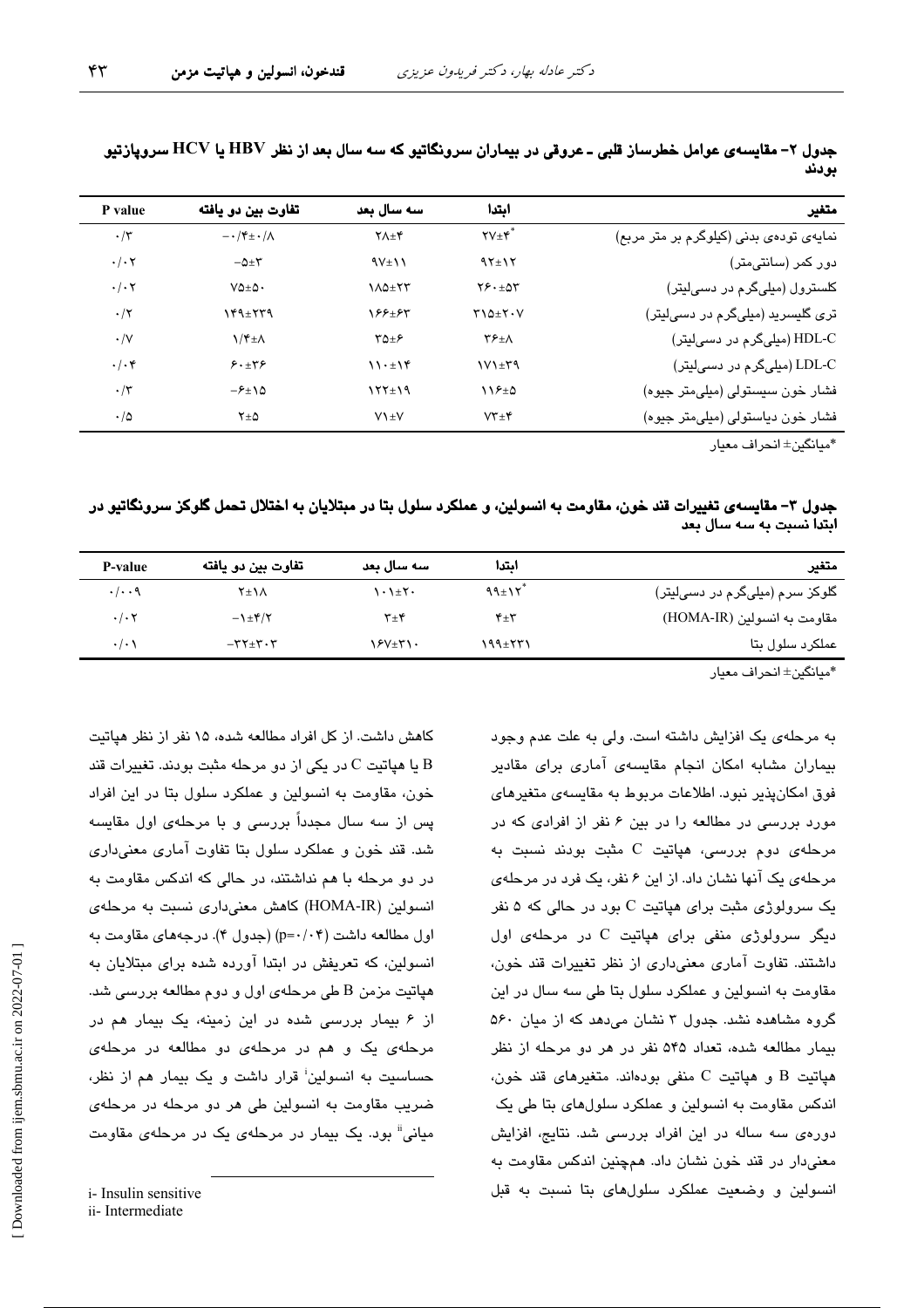| متغير                          | اىتدا                            | اسه سال بعد         | تفاوت مياندو يافته       | P-value     |
|--------------------------------|----------------------------------|---------------------|--------------------------|-------------|
| گلوکز سرم (میلیگرم در دسی!یتر) | $\lambda \cdot \lambda \pm 70^*$ | ۱۰۸±۳۵              | $-\frac{\mathcal{L}}{2}$ | $\cdot/$    |
| مقاومت به انسولين (HOMA-IR)    | $Y_{\pm}Y$                       | $Y/\lambda \pm Y/Y$ | $\cdot$ /9               | $.$ / $.$ ۴ |
| عملکرد سلول بتا                | <b>XYA±161</b>                   | ١٣٥±١١٨             | ۰۰ ۱                     | $\cdot$ /   |

 $\rm C$  جدول ۴– مقايسهي تغييرات قند خون، مقاومت به انسولين، و عملكرد سلول بتا در افراد سروپازتيو  $\rm B$  يا

\*ميانگين± انحراف معيار

### جدول ۵– تعداد و درصد افراد با حد نصاب (Cut-off) مختلف نمایهی HOMA-IR در مبتلایان به هپاتیت مزمن B در جمعیت دارای اختلال تحمل گلوکز مرحلهی اول و دوم مطالعه

| کل                                  | >7/09                | $Y/YY-Y/\Omega$ 9                 | $<$ ۲/۲۴                                                   | HOMA-IR ابتداى مطالعه |
|-------------------------------------|----------------------|-----------------------------------|------------------------------------------------------------|-----------------------|
| $(\lambda \setminus \cdot \cdot)$   |                      |                                   | $(\lambda \setminus \cdot \cdot)$                          | $<$ ۲/۲۴              |
| $(\lambda \setminus \cdot \cdot)$   |                      | $(\lambda \setminus \cdot \cdot)$ |                                                            | $Y/YY-Y/\Omega$ 9     |
| $(\lambda \setminus \cdot \cdot)$ ۴ | ۲ (۷۵٪)              |                                   | (7.70)                                                     | $>$ $\frac{1}{0}$     |
| $(\lambda \setminus \cdot \cdot)$ ۶ | $(7.0 \cdot)$ $\tau$ | $(\lambda \frac{5}{2})$           | $(\frac{1}{2}\nabla \mathbf{r} + \mathbf{r})$ $\mathbf{r}$ | کل                    |

\*عدم تفاوت معنیدار آماری با آزمون مک نمار؟؟؟؟؟؟

## جدول ۶- تعداد و درصد افراد با حد نصاب (Cut-off) مختلف نمایهی HOMA-IR در جمعیت سرونگاتیو دارای اختلال تحمل گلوکز مرحلهی اول و دوم مطالعه

| کل                                                                    | ۳/۵۹                                                                                                                                                                                                                                                                                                                                                                                          | 7/۲۴-۳/۵۹                                                     | 7/74                                                | HOMA-IR اىتداى مطالعه                |
|-----------------------------------------------------------------------|-----------------------------------------------------------------------------------------------------------------------------------------------------------------------------------------------------------------------------------------------------------------------------------------------------------------------------------------------------------------------------------------------|---------------------------------------------------------------|-----------------------------------------------------|--------------------------------------|
| $(\lambda \setminus \cdot \cdot) \setminus \wedge \vee$               | $(Y,Y)$ $Y'$                                                                                                                                                                                                                                                                                                                                                                                  | $(\frac{1}{200})$ 19                                          | $(\frac{1}{2}VV/\Delta)$ ) $Y\Delta$                | $<$ $\uparrow$ $\uparrow$ $\uparrow$ |
| $(\lambda \setminus \cdot \cdot)$ $\setminus$ $\setminus$ $\setminus$ | $(\frac{1}{2}(\lambda) + \lambda)$                                                                                                                                                                                                                                                                                                                                                            | $(X \cap \mathcal{S})$ $Y \cap \mathcal{S}$                   |                                                     | $Y/YY-Y/\Omega$ 9                    |
| $(\lambda \setminus \cdot \cdot)$ $\forall \forall \lambda$           | $(\frac{1}{2} \Delta \cdot (\mathfrak{f}) \setminus \Delta)$                                                                                                                                                                                                                                                                                                                                  | $(\frac{1}{2}(\frac{1}{2}(\frac{1}{2})))$ $f \wedge$          | $(\frac{1}{2}(\frac{1}{2}(\Delta)^{2})$ $\approx$ 0 | $>$ $\frac{1}{0}$                    |
| $(\lambda \setminus \cdot \cdot)$ of $\lambda$                        | $(\frac{1}{2}(\frac{1}{2}(\frac{1}{2}+\frac{1}{2}(\frac{1}{2}+\frac{1}{2}+\frac{1}{2}+\frac{1}{2}+\frac{1}{2}+\frac{1}{2}+\frac{1}{2}+\frac{1}{2}+\frac{1}{2}+\frac{1}{2}+\frac{1}{2}+\frac{1}{2}+\frac{1}{2}+\frac{1}{2}+\frac{1}{2}+\frac{1}{2}+\frac{1}{2}+\frac{1}{2}+\frac{1}{2}+\frac{1}{2}+\frac{1}{2}+\frac{1}{2}+\frac{1}{2}+\frac{1}{2}+\frac{1}{2}+\frac{1}{2}+\frac{1}{2}+\frac{$ | $(\frac{1}{2}(\mathbf{Y}\cdot\mathbf{Y})\setminus\mathbf{Y})$ | $(\sqrt{2} \cdot 5 \cdot 7)$ TVS                    | کل                                   |

 $p<\cdot/\cdot\cdot$ با آزمون مک نمار

به انسولین<sup>:</sup> قرار داشت که پس از سه سال از نظر ضریب مقاومت به انسولین به مرحلهی حساسیت به انسولین رسید. سه بیمار در هر دو مرحلهی مطالعه در مرحلهی مقاومت به انسولین قرار داشتند (جدول ۵). در کل افرادی که در هر دو مرحله مطالعه از نظر سرولوژی B و C منفی بودند، Cut-offکهای مختلف بررسی شد. ۱۸۷ نفر در مرحلهی یک، ضریب مقاومت به انسولین برابر ۲/۲۴ داشتند که از این تعداد پس از سه سال ۱۴۵ نفر در همان مرحلهی باقی ماندند ولی ۲۹

نفر در مرحلهی دو به مرحلهی میانی و ۱۳ نفر به مرحلهی مقاومت به انسولین رسیدند. ۱۳۳ نفر در مرحلهی اول مطالعه ضريب مقاومت به انسولين ٣/٥٩-٢/٢٣ داشتند كه یس از سه سال، ۶۶ نفر آنها به مرحلهی حساسیت به انسولین و ۳۳ نفر به مرحلهی مقاومت به انسولین رسیدند و ٣۴ نفر در همان مرحلهى ميانى باقى ماندند. در نهايت ٢٢٨ نفر از ۵۴۸ بیمار در ابتدای مطالعه، از نظر ضریب مقاومت به انسولین در مرحلهی مقاومت به انسولین بودند که در مرحلهی دوم مطالعه، ۶۵ نفر از آنها به مرحلهی حساسیت به انسولین و ۴۸ نفر به مرحلهی میانی رفتند و ۱۱۵ نفر دیگر

i-Insulin resistance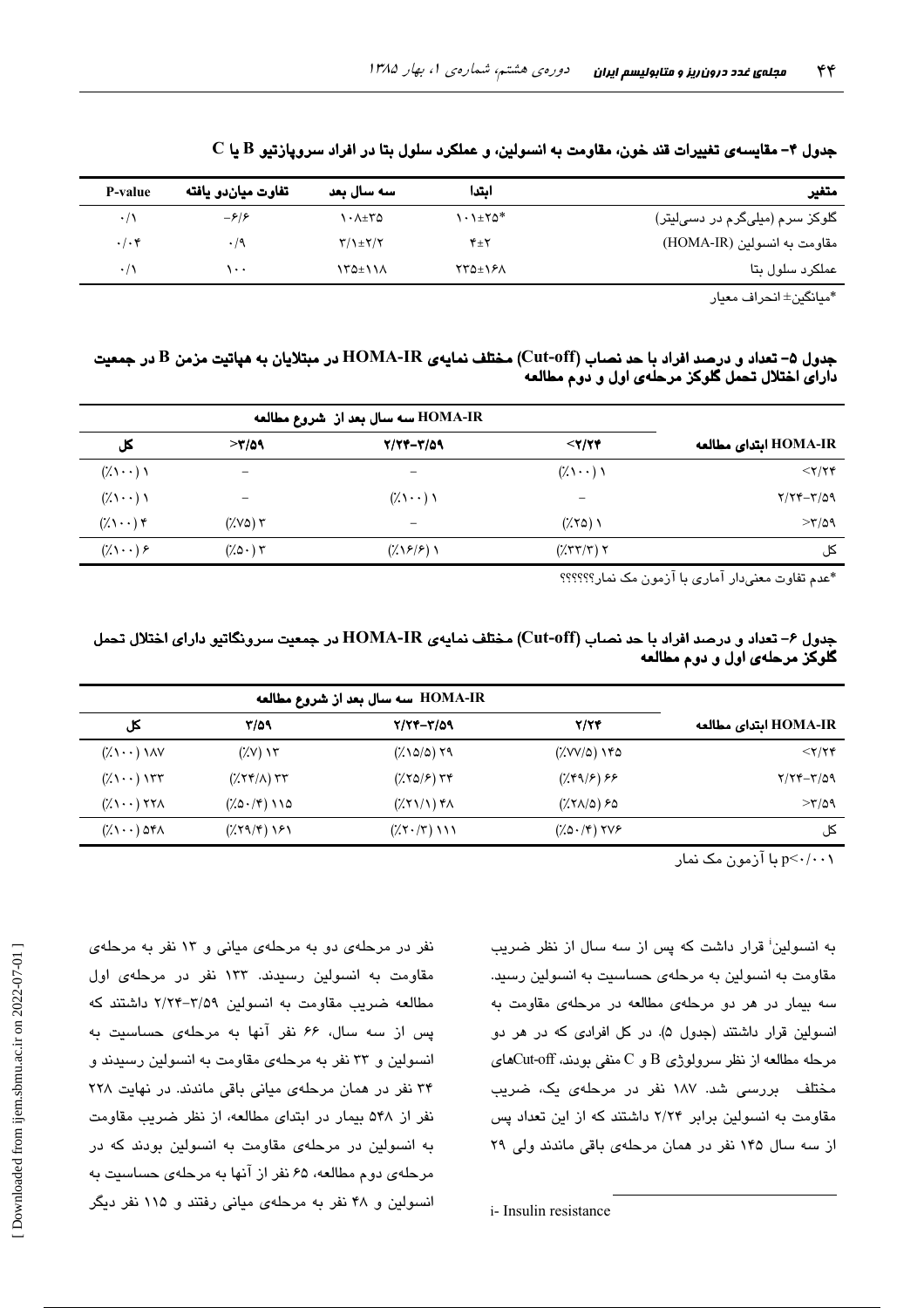در همان مرحله باقی ماندند. به طور کلی ۵۰٪ از افراد سرونگاتیو در هر دو مرحلهی مطالعه در مرحلهی حساسیت به انسولین، ٢٠٪ در مرحلهی میانی و ٢٩/۴٪ در مرحلهی مقاومت به انسولین و حدنصاب (Cutoff)های ضریب مقاومت به انسولین قرار داشتند (جدول ۶). تفاوتهای مشاهده شدهی فوق با آزمون مکنمار معنیدار بودند  $(p<\cdot/\cdot\cdot)$ 

#### ىحث

نتایج حاصل از مطالعهی اخیر نشان دهندهی عدم تغییر در میزان قند خون ناشتا، ضریب مقاومت به انسولین و عملکرد سلول بتا در سه گروه مورد مطالعه (هپاتیت B، هپاتیت C و سرونگاتیو) در مرحلهی اول مطالعه است. پس از سه سال، ۶ نفر از نظر سرولوژی هپاتیت C و ۶ بیمار از نظر هپاتیت B مثبت بودند. میزان قند ناشتا، ضریب مقاومت به انسولین و عملکرد سلول بتا در سه گروه تفاوت آماری معنیداری نشان نداد. در کل در افرادی که در هر دو  $C$  مرحلهی مطالعه از نظر سرولوژی هپاتیت  $B$  و هپاتیت منفی بودند، تغییرات معنیداری پس از سه سال در درجات مختلف مقاومت به انسولین مشاهده شد ولی در مورد افراد سروپازتیو چنین تغییراتی مشاهده نشد. اطلاعات موجود در زمینهی ارتباط بین اختلالهای متابولیسم گلوکز و هپاتیت ویروسی یا بیماری مزمن کبدی متناقض است و مقایسهی نتايج آنها با يكديگر و همچنين با نتايج مطالعهي حاضر به دلیل تفاوتهای متعدد در نحوهی نمونهگیری، تعاریف، و نحوهی برخورد با مخدوش کنندهها دشوار است. در مطالعههای اپیدمیولوژیک، ارتباط بین هپاتیت مزمن C و دیابت مطرح شده است. اما نقش عوامل دیگر مانند چاقی، سن، و فیبروز کبد مانع از تأیید قطعی این ارتباط شده است. ٌ به نظر میرسد مقاومت به انسولین با آزمون تحمل گلوکز مختل و شدت آسیب کبدی در افراد مبتلا به هپاتیت C رابطه داشته باشد. بر اساس بررسی هووی و همکاران، `` نمایهی تودهی بدنی، عدم پاسخ به درمان ضد ویروسی قبلی و شدت التهاب پورت از عوامل پیشبینیکنندهی مستقل مدل هوموستاز مقاومت به انسولین به شمار میروند. در این مطالعه اظهار شده كه عفونت هياتيت C با افزايش شيوع دیابت همراه است. فرضیهی آنها اثر مقاومت به انسولین ناشی از ویروس است که احتمالاً با مکانیسم فیبروژنز در

هپاتیت ویروس C عمل میکند. القای مقاومت به انسولین توسط ویروس هپاتیت C میتواند بدون ارتباط با شدت بیماری کبدی باشد و این اثر با ژنوتیپ ویروس رابطه دارد. از طرف دیگر این پیش فرضیه را که مقاومت به انسولین در بیماران مزمن C موجب پیشرفت فیبروز میشود، تقویت میکند. ارتباط اختلال تحمل گلوکز با هپاتیت ویروسی کمتر مورد توجه و بررسی قرار گرفته است. شواهد نشان می دهند که بین مقاومت به انسولین و اختلال تحمل گلوکز ارتباط مشخصی وجود دارد. برای مثال در مطالعهی مکزیکوسیتی``ـ که در آن با استفاده از ضریب مقاومت به انسولین، میزان مقاومت به انسولین در ۱۴۴۹ مکزیکی دارای آزمون تحمل گلوکز مختل یا طبیعی بررسی شد ـ ارتباطی بین مقاومت به انسولین و اختلال تحمل گلوکز به دست آمد. از آنجا که بین هپاتیت C با مقاومت به انسولین حتی در غیاب دیابت هم ارتباط مشاهده شده است و پیشنهاد شده است كه ممكن است مقاومت به انسولين سبب تشديد پیشرفت فیبروز گردد، به نظر میرسد ارتباط اختلال تحمل گلوکز و هپاتیت C از نظر پاتوفیزیولوژیک فرضیهای قابل توجه باشد. در مطالعهای توسط کاسترو و همکاران<sup>۱٬</sup> روی ٢٢٧ بيمار مبتلا به هپاتيت، ۴٠٪ اين بيماران (در مقابل ١١/٧٪ در جمعت عادی مبتلا به اختلال تحمل گلوکز بودند. با اینحال در مطالعهی آنها ارتباطی بین نوع خاصی از هپاتیت ویروسی با اختلالهای متابولیسم گلوکز (اختلال تحمل گلوکز یا دیابت) یافت نشد. نتایج مطالعهی حاضر نیز ـ که از اولین مطالعههای دارای پیگیری در این بیماران است ـ ارتباط مشخصی را بین اختلال تحمل گلوکز و نوع خاصی از هپاتیت در طول زمان مطرح نکرد. آلیسون که برای اولین بار ارتباط بين هياتيت C و اختلال هاى متابوليسم گلوكز را مطرح نمود،<sup>۱۲</sup> به طور گذشتهنگر به بررس*ی* دادههای بیماران سیروزی شدیداً بدحالی پرداخت که کاندید پیوند کبد بودند. همانطور که پیشتر نشان داده شده بود، هپاتیت C به عنوان عامل اصلی هپاتیتهای وخیمی که اغلب به پیوند میانجامد مطرح است. بنا بر این ممکن است ارتباطی که وی مشاهده کرده است تحت تأثیر خصوصیات بیماران مورد بررسی وی باشد. همچنین از آنجا که معمولاً بیماران مبتلا به هپاتیت . سن بالاترى نسبت به افراد داراى ساير علل بيمارى مزمن کبدی دارند، خود میتواند بر رابطهی مشاهده شده تأثیر داشته باشد. فریزر و همکاران<sup>۱۴</sup> گزارش کردهاند که متوسط سن بیماران مبتلا به عفونت هپاتیت C نسبت به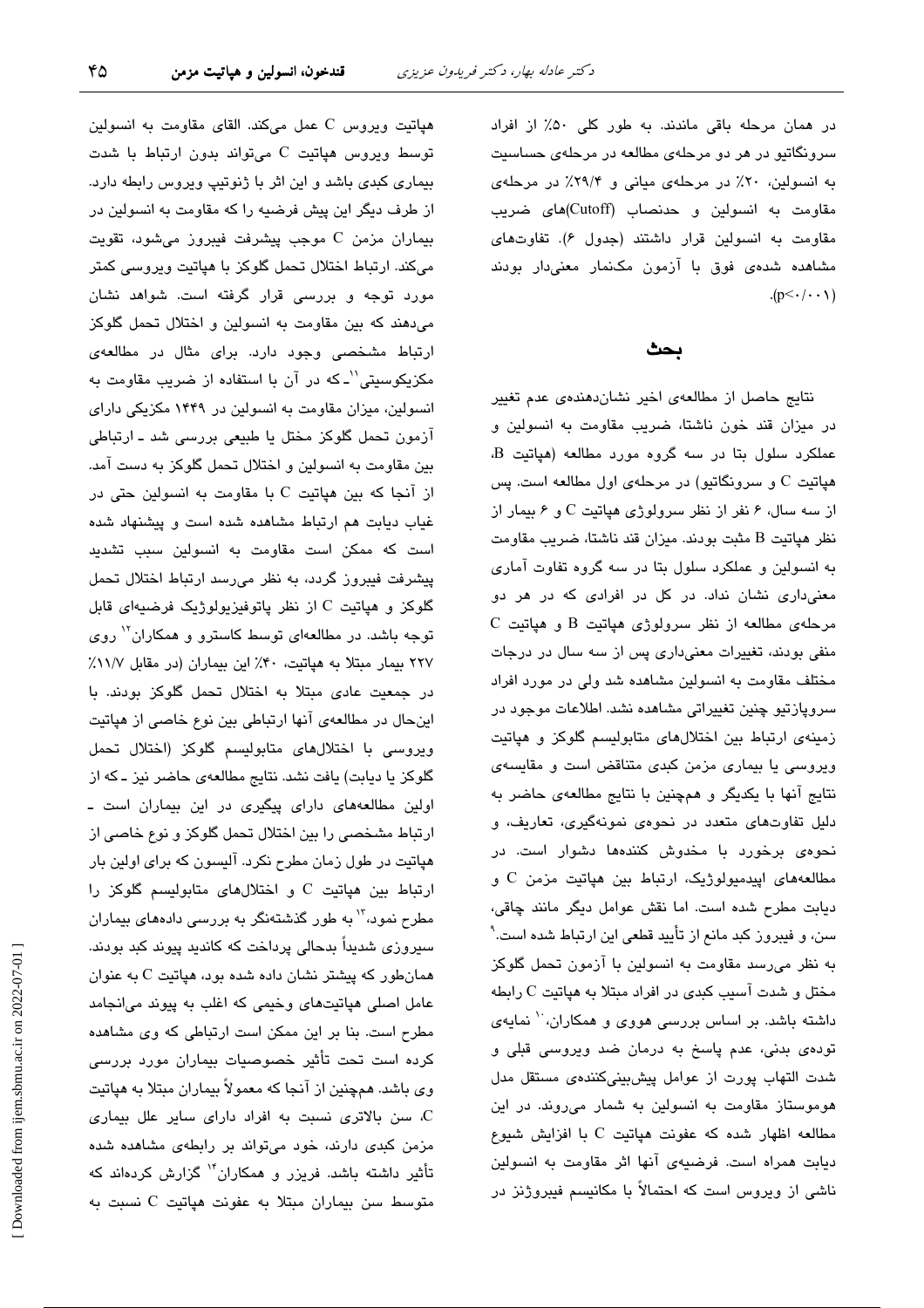بیماران مزمن کبدی به علت هپاتیت B بالاتر است و در همان مطالعه ارتباط بین سن با ایجاد دیابت در این بیماران نشان داده شد. مطالعهای توسط مانسیس و همکارانش<sup>۱۵</sup> تحت  $C$  عنوان عدم تحمل گلوکز در بیماران با هپاتیت مزمن B و انجام شده است که به طور آیندهنگر ۱۰۰ بیمار با هپاتیت ویروسی مزمن (۵۷ بیمار با هپاتیت مزمن C و ۴۳ بیمار با هپاتیت مزمن B) برای انجام بیوپسی کبد بستری شدند و آنها را با ۱۰۰ فرد سالم به عنوان گروه شاهد، که از نظر سن، جنس، نمایهی تودهی بدنی همخوان <sup>ن</sup>بودند مقایسه كردند. ديابت شناخته شده تفاوت واضحى بين هپاتيت مزمن  $C$  و  $C$  گروه شاهد (به ترتیب ۱۲/۵٪، ۴/۷٪، ۱۰٪) نداشت اما تحمل گلوکز غیر طبیعی (عدم تحمل گلوکز یا دیابت تشخیص داده شده توسط OGTT) به طور مشخصی در گروه هیاتیت مزمن C نسبت به گروه شاهد بیشتر بود. بین گروه هپاتیت مزمن B و گروه شاهد تفاوتی وجود نداشت (۱۴٪ در برابر ۰۱۴٪). در مطالعهی ذکر شده شیوع عدم تحمل گلوکز و موارد جدید دیابت توسط OGTT، ۴/۲ بار در هپاتیت مزمن ریشتر بود ولی در هپاتیت نسبت به جمعیت عمومی C تفاوتی مشاهده نشد.

در ایران، در زمینهی افزایش شیوع اختلال تحمل گلوکز در عفونت هپاتیت C تنها یک مطالعه انجام شده که در آن بر خلاف نتیجهی اکثر مطالعههای انجام شده در سایر کشورها، ارتباطی مشاهده نشد.^ در مطالعه ای که توسط علویان و همکاران ٔ روی ۱۸۵ بیمار مبتلا به بیماری مزمن کبدی و سیروز (هپاتیت B و C) انجام شد، نتایج متفاوتی به دست آمد. در این مطالعه پژوهشگران ارتباطی بین دیابت و اختلال تحمل گلوکز با بیماری کبدی به دست آوردند. همچنین در مطالعهی آنها شدت بیماری کبدی با شانس ابتلا به اختلال های متابولیسم گلوکز رابطه داشت.

به نظر می رسد مکانیسم این رابطه بین شدت بیماری کبدی با اختلال متابولیسم قند، همانند ارتباط بین وجود بیماری کبدی با این اختلال های، مربوط به مقاومت به انسولین باشد. علاوه بر این در سیروز حساسیت کبد به گلوكز كاهش مىيابد. نكتەسنجى جالب يافتە*ھاى* مطالعە*ى* پتی ٔ است که نشان میدهد مقاومت به انسولین در مراحل اولیهی بیماری کبدی وجود دارد و حتی در بیماران هپاتیت مزمن بدون اختلال تحمل گلوکز نیز ارتباطی قوی میان

حساسیت به انسولین و درجهی فیبروز وجود دارد.<sup>۱۷</sup> در مقابل، فرضیهی دیگری هست که اذعان میدارد بیماری مزمن کبدی نتیجهی دیابت است. بر طبق این نظریه، رخ دادن مقاومت به انسولین سبب تسهیل لیپولیز و افزایش تجمع اسپدهای چرب آزاد در کبد میشود. اکسپداسپون اسپدهای چرب آزاد باعث ایجاد رادیکالهای آزاد سمی و پراکسیداسیون لیپید میشود. زمانی که ظرفیت آنتیاکسیدانت کبد ناکافی باشد، اختلال عملکرد میتوکندری و عامل نکروز تومور آلفا باعث التهاب و فيبروز مىشود. ١٨ فعال شدن سلولهاى اندوتليال توسط اديپوكينهاى التهابي (براي مثال TNF-α يا اینترلوکین-۶) میتواند مانع از علامتدهی انسولین شود و تولید سیتوکینهای پروفیبروژنیک را افزایش دهد. این عوامل باعث افزایش ماتریکس توسط سلولهای مزانشیم اطراف سلولهای اندوتلیال (برای مثال سلولهای ستلیات<sup>ة</sup> کبدی) می شود و به فیبروز می انجامد. ۱٬ اینکه آیا عفونت ویروس هپاتیت C باعث بروز دیابت و اختلالهای متابولیسم گلوکز C می شود یا اینکه دیابت سبب افزایش شانس ابتلا به هپاتیت میگردد، روشن نیست. به طور کلی شواهدی که در این بخش و قسمت مروری بر متون آورده شد، نشان میدهد که شواهد محکمی مبنی بر اینکه عفونت هپاتیت C سبب ابتلا به دیابت می شود در دست نیست و بیشتر به نظر می رسد مقاومت به انسولین ناشی از هپاتیت C باشد. مکانیسم این رابطه كاملاً مشخص نيست ولى افزايش ذخاير آهن، استئاتوز کبدی، یا TNF آلفا میتوانند نقش مهمی در این رابطه ایفا کنند. در مقابل نقش خود ایمنی در این مسأله پیشتر رد شده است.<sup>۲۰</sup> در مجموع، مطالعهی حاضر نیز .<br>نتوانست ارتباط معنیداری بین هپاتیتهای ویروسی و اختلال تحمل گلوکز نشان دهد. جدا از اینکه این ارتباط در همهی مطالعهها وجود نداشته است، نبود آن در این مطالعه میتواند ناشی از کم بودن حجم مطالعه و قدرت آن باشد. همان گونه که پیشتر بیان شد تعداد افراد سروپازیتیو در این مطالعه در مرحلهی اول ١٠ نفر و در مرحلهی دوم ١٢ نفر بود و وضعیت آنتیبادی این افراد در طول پیگیری تغییر کرد که در جای خود بحث دیگری میطلبد. از طرف دیگر تغییرات مشاهده شده در گروه سرونگاتیو که از حجم نمونهی قابل قبولی برخوردار بودند در مجموع در جهت افزایش عوامل خطرساز بیماریهای قلبی ـ عروقی و به ویژه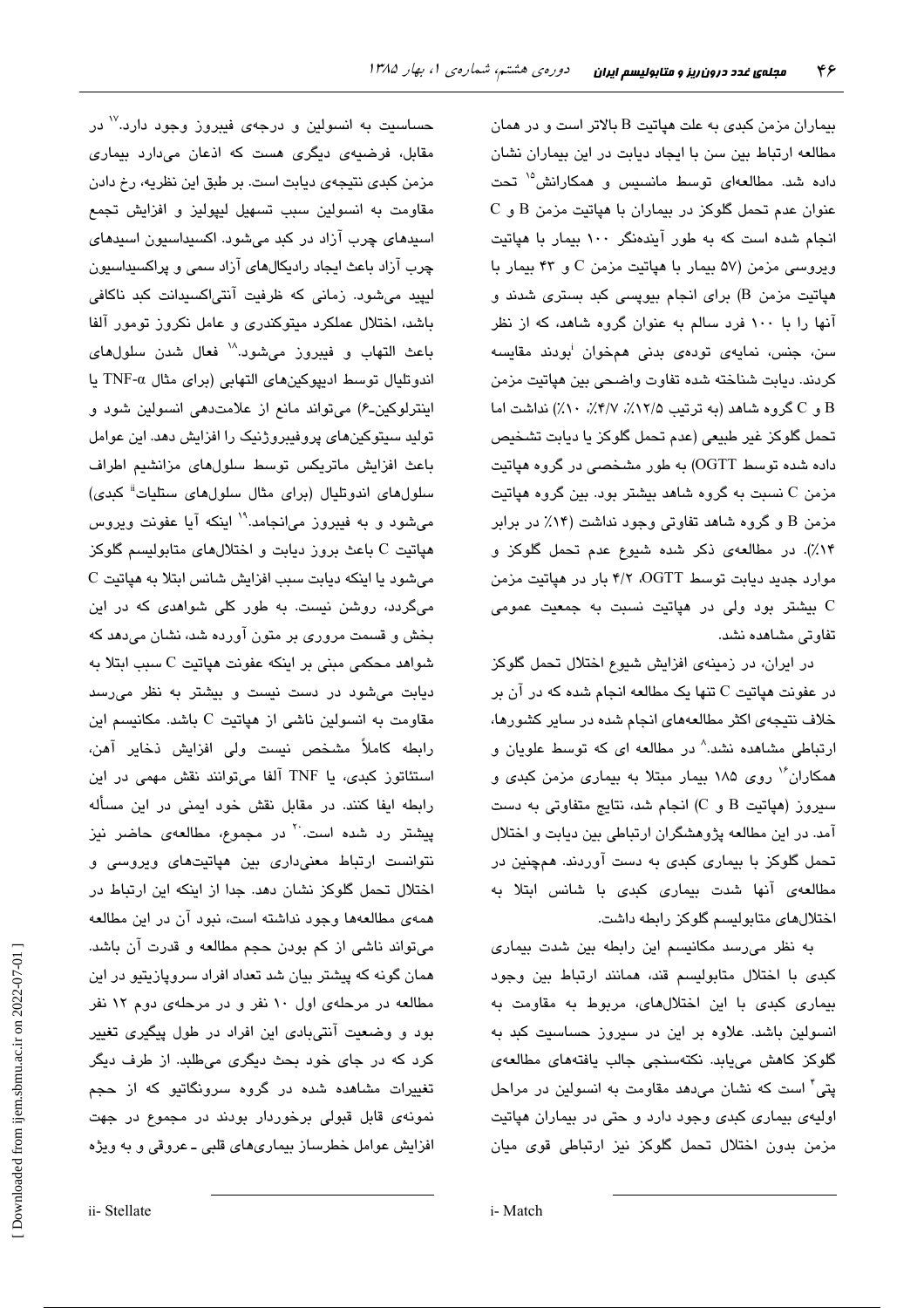گىر د.

می شود مطالعههایی در آینده با تعداد کافی بیماران هیاتیتی

برای بررسی این ارتباط انجام شوند. سرانجام می توان گفت

در حالی که توصیههای بهداشتی، افراد دارای عوامل خطر

بالقوه را تشويق به انجام آزمون HCV ميكنند، احتمال اينكه

نرخ پیشرفت بیماری به سمت سیروز کمتر از تصور عمومی

باشد در توصیههای غربالگری و درمان بیماران دچار

هياتيت مزمن C تأثير ميگذارد. بنا بر اين اگر ميزان شيوع

اختلال تحمل گلوکز و دیابت در این بیماران بالا باشد، نه تنها باید غربالگری روتین دیایت در این بیماران توصیه شود،

بلکه درمان بیماری در آنها نیز باید مورد توجه ویژه قرار

سياسگزاري

از همهی همکارانی که در انجام این تحقیق با نگارندگان

گلوکز خون ناشتا است. افزایش شیوع چاقی در جوامع مختلف شناخته شده است.'` از آنجا که ارتباط بین مقاومت به انسولین و چاقی اثبات شده است، احتمالاً در جامعههای با افزايش شيوع چاقى، شيوع مقاومت به انسولين افزايش میبابد. در این مطالعهی نیز با توجه به فاصلهی زمانی بین دو مرحلهی مطالعه می توان افزایش عوامل خطرساز در گروه سرونگاتیو با افزایش چاقی و مقاومت به انسولین در کل جامعه را مرتبط دانست. همچنین در این مطالعه آزمونهای عملکرد کندی در افراد از نظر هیاتنت سرویازتنو مورد بررسی قرار گرفت که هیچ کدام اختلال عملکرد کبد به صورت افزایش ترانسآمینازهای کبدی، کاهش آلبومین، یا افزایش بیلی روبین نشان ندادند.

همان گونه که اشاره شد از نقاط ضعف این مطالعه کم بودن تعداد افراد مبتلا به هیاتیت در آن است. این ضعف سبب شده است که نتوان در مورد وجود یا عدم ارتباط مقاومت به انسولین با هپاتیت ویروسی در بیماران اختلال تحمل گلوکز شرکت کننده اظهار نظر قاطعی کرد. بنا بر این

همکاری داشتند، تشکر و قدر دانی می شود.

## **References**

١. عزيزي فريدون، حاتمي حسين، جانقرباني محسن، بيماريهاي غدد: در کتاب ایپدمیولوژی و کنترل بیماریهای شایع در ایران، چاپ دوم، تهران، نشر اشتیاق، ۱۳۷۹، صفحات ۳۶ تا  $\mathcal{F}$ 

2. O'Brien JA, Shomphe LA, Kavanagh PL, Raggio G, Caro JJ. Direct medical costs of complications resulting from type 2 diabetes in the U.D. Diabetes Care 1998; 21:1122-28.

۳. عزیزی فریدون. مطالعهی قند و لیپید تهران. تهران، مجلهی

غدد درونرریز و متابولیسم ایران، علوم پزشکی شهید بهشتی،

سال ١٣٨٠، صفحهي ٧٨.

- 4. Petit JM, Bour JB, Jos CG, Minello A, Verges B, Guiguet M, et al. Risk Factors for diabetes mellitus and early insulin resistance in chronic hepatitis C. J Hepatol 2001; 35: 279-83.
- 5. Drakoulis Ch, Minadaki M, Karasavidou L, Panidou M, Liarou Ch, Samaras ch, et al. Correlation of chronic hepatitis B and C with diabetes mellitus. 37 Th Annual meeting of the European association for the study of the liver. Madrid, 2002.
- 6. Chen LK, Hwang ST, Tsai ST, LUO JC, Lee SD, chang Fy. Glucose intolerance in Chinese patient with chronic hepatitis C. World J Gastroenterol 2003; 15: 505-8.
- 7. Brownlee M, Aiello LP, Friedman E, Vinik AI, Nesto RW, Boulton AJM. In: Larsen PR, Kronenberg HM, Melmed SH, polonsky KS, editors: Williams textbook of

Endocrinology. Philadelphia, W.B.Saunders company, 2003, p 1510-11.

٨- رزلانسري ع، رودباري م، عشقي پ. مقايسهي توزيع فراواني اختلال در آزمون تحمل گلوکز خوراکی در بیماران مبتلا به

تالاسمی ماژور با و بدون عفونت ویروسی هپاتیت در

شهرستان زاهدان در سال ۱۳۸۰. پایاننامه.

- 9. Mehta SH, Brancati.FL, Sulkowski.MS, Strathdee SA, Szklo M, Thomas DL. Prevalence of type 2 diabetes mellitus among persons with hepatitis C virus infection in the United States. Ann Intern Med 2000; 33:592-599
- 10. Hui.JM, Sud.A, Farrell GC, Bandara. P, Byth.K, Kench. JG, McCaughan. GW, George.J. Insulin resistance is associated with chronic hepatitis C virus infection and [corrected].Gastroenterology fibrosis progression 2003;125:1695-704.
- 11. Haffner SM, Kennedy E, Gonzalez C, Stern MP, Miettinen H. A prospective analysis of the HOMA model. The Mexico City Diabetes Study. Diabetes Care 1996;19:1138-41.
- 12. Custro N, Carroccio A, Ganci A, Scafidi V, Campagna P, Di Prima L, Montalto G. Glycemic homeostasis in chronic viral hepatitis and liver cirrhosis. Diabetes Metab 2001;27:476-81.
- 13. Allison ME, Wreghitt T, Palmer CR, Alexander GJ. Evidence for a link between hepatitis C virus infection and diabetes mellitus in a cirrhotic population. J Hepatol 1994;21:1135-9.
- 14. Fraser GM, Harman I, Meller N, Niv Y, Porath A. Diabetes mellitus is associated with chronic hepatitis C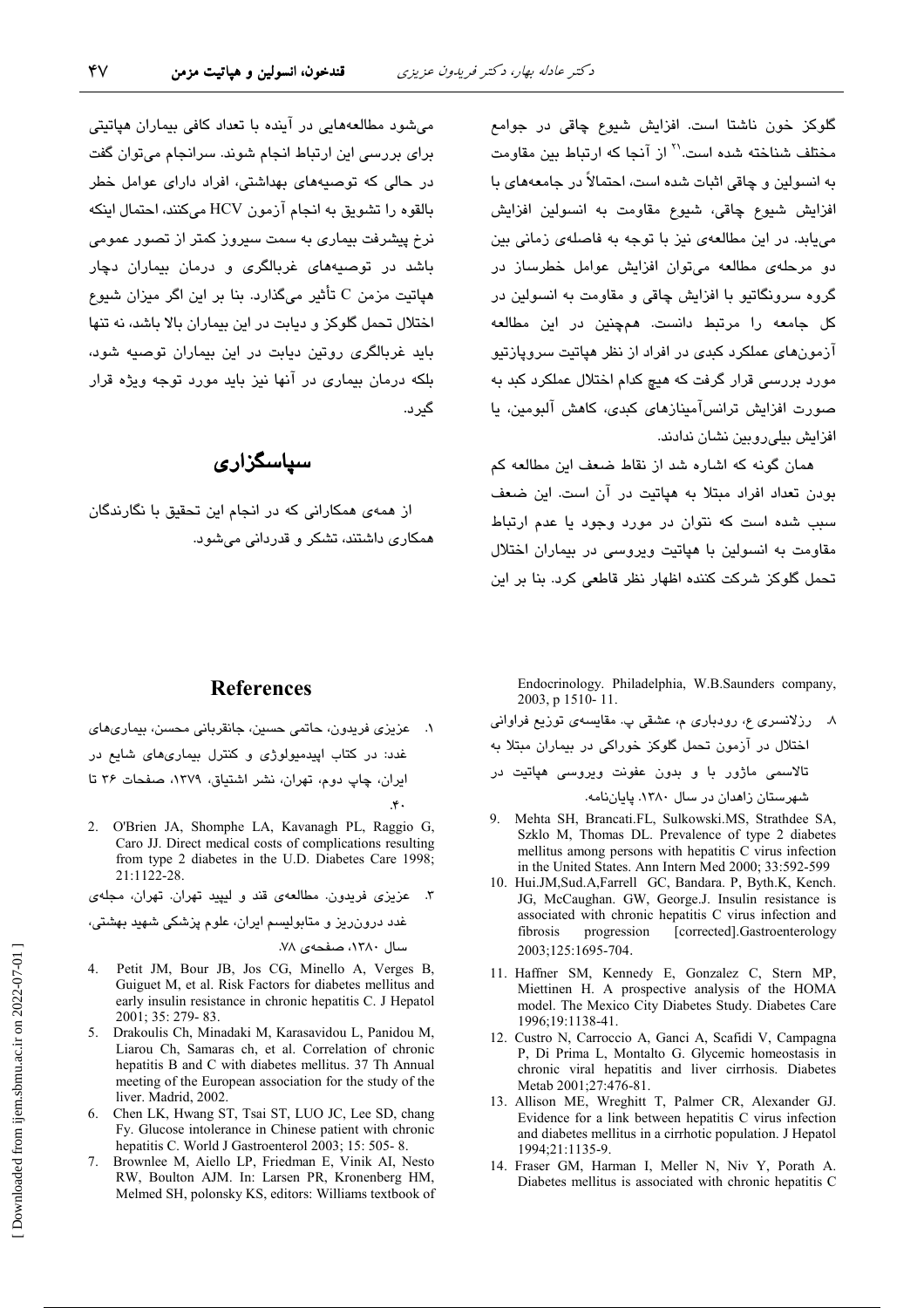but not chronic hepatitis B infection. Isr J Med Sci 1996;32:526-30.

- 15. Manesis E, marogiannaki A, Siakavellas E, karamanos B, Hadziyannis S. Glucose intolerance in chronic hepatitis C and B: risk factors and prevalence in general population. 37th Annual meeting of the European association for the study of the liver. Madrid, 2002
- 16. Alavian SM, Hajarizadeh B, Nematizadeh F, Larijani B, Prevalence and determinants of diabetes mellitus among Iranian patients with chronic liver disease. BMC Endocr Disord 2004;4:4-10.
- 17. Konrad T, Zeuzem S, Toffolo G, Vicini P, Teuber G, Briem D, Lormann J, Lenz T, Herrmann G, Berger A, Cobelli C, Usadel K. Severity of HCV-induced liver damage alters glucose homeostasis in noncirrhotic patients with chronic HCV infection. Digestion 2000;62:52-9.
- 18. Engelman JA, Anders HB, Lewis RY, Lisanti MP, Schere PE. Tumor necrosis factor- $\alpha$  mediated insulin

resistance, but not dedifferentiation, is abrogated by MEK1/2 inhibitors in 3T3-L1 adipocytes. Molec Endocrinol 2002; 14:1557-1569

- 19. Kubaszek A, Pihlajamaki J, Komarovski V, Lindi V, Lindstrom J, Eriksson.J, et al. Promoter polymorphisms of the TNF- $\alpha$  (G-308A) and IL-6 (C-174G) genes predict the conversion from impaired glucose tolerance to type 2 diabetes. Diabetes 2003;52:1872-1876.
- 20. Piquer S, Hernandez C, Enriquez J, Ross A, Esteban JI, Genesca J, Bonifacio E, Puig-Domingo M, Simo R. Islet cell and thyroid antibody prevalence in patients with hepatitis C virus infection: effect of treatment with interferon. J Lab Clin Med 2001;137:38-42.
- 21. World Health Organization. Obesity: preventing and managing the global epidemic. Report of a WHO consultation. Geneva, Switzerland: World Health Organization, 2000. (WHO technical report series 894).